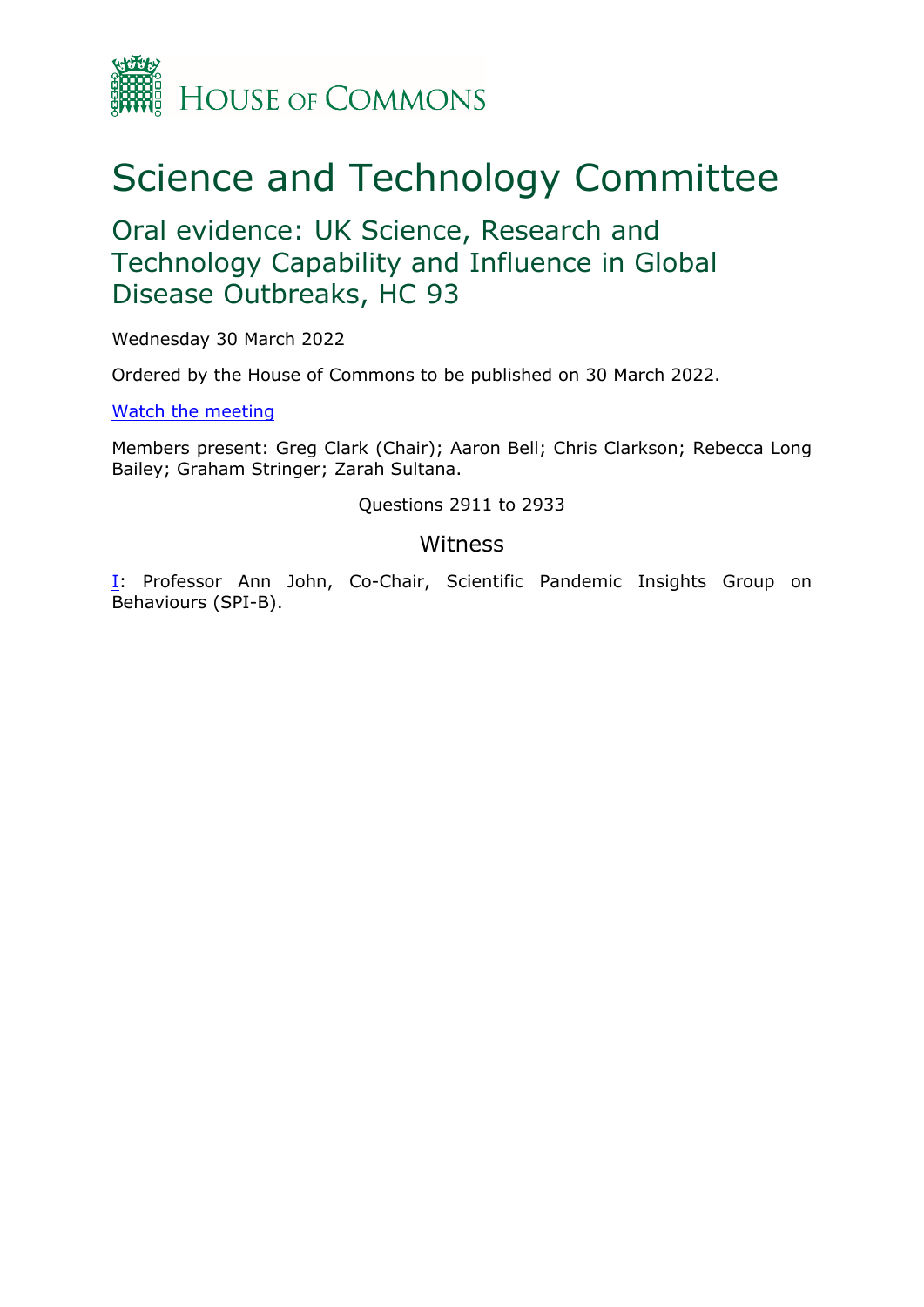

## <span id="page-1-0"></span>Examination of witness

Witness: Professor Ann John.

Q2911 **Chair:** This morning we continue our inquiry into the response to the covid pandemic. After this session, we will also ask some questions of Sir Patrick Vallance on covid and on his other responsibilities as the Government's chief scientific adviser.

Before we start, I want to send the Committee's best wishes to our colleague Dawn Butler, who is recovering from cancer. She is making a good recovery, and we look forward very much to having her back with us asking questions of witnesses. All the best to Dawn.

I would like to start by welcoming our first witness, Professor Ann John. Professor John is professor of public health and psychiatry at Swansea University, but she is with us today specifically in her capacity as co-chair of SPI-B—the Scientific Pandemic Insights Group on Behaviours—which feeds into SAGE, some of whose meetings Professor John also attends.

The Committee has been very interested in modelling throughout the pandemic. We had a session a few weeks ago looking at modelling around omicron in particular, so perhaps we can start with that, Professor. In advance of the omicron wave in December, when omicron presented itself, what considerations regarding the behaviour of members of the public informed the modelling, as channelled through SPI-B?

*Professor John:* It is important to highlight that there were close working relationships between SPI-B and SPI-M: members attended each other's meetings, there were very specific commissions that we worked on together and, in fact, members have published in academic journals together during the pandemic.

However, over the last two years, as was raised in the previous session, we did not include behavioural considerations in our models here, although Warwick did in some. Part of that is because it is really difficult to predict people's behaviours and responses. So you discussed a lot about the uncertainty around modelling, and that would have been another very uncertain parameter.

I think Dr Camilla Holten Møller from Denmark gave evidence. In my day job, we travel to Denmark to use their data—it's the envy of the world in many ways. They have certain parameters, like household data, that make it really good quality, whereas here there is a much larger population, much more heterogeneity. Although they did include a behavioural measure, it was quite crude; it was about thinking about the rising infections and how behaviour might spontaneously change.

One of the things we have seen over the last two years is that things like responses to the pingdemic were very difficult to predict. So we always had those discussions, and when you read the papers submitted on the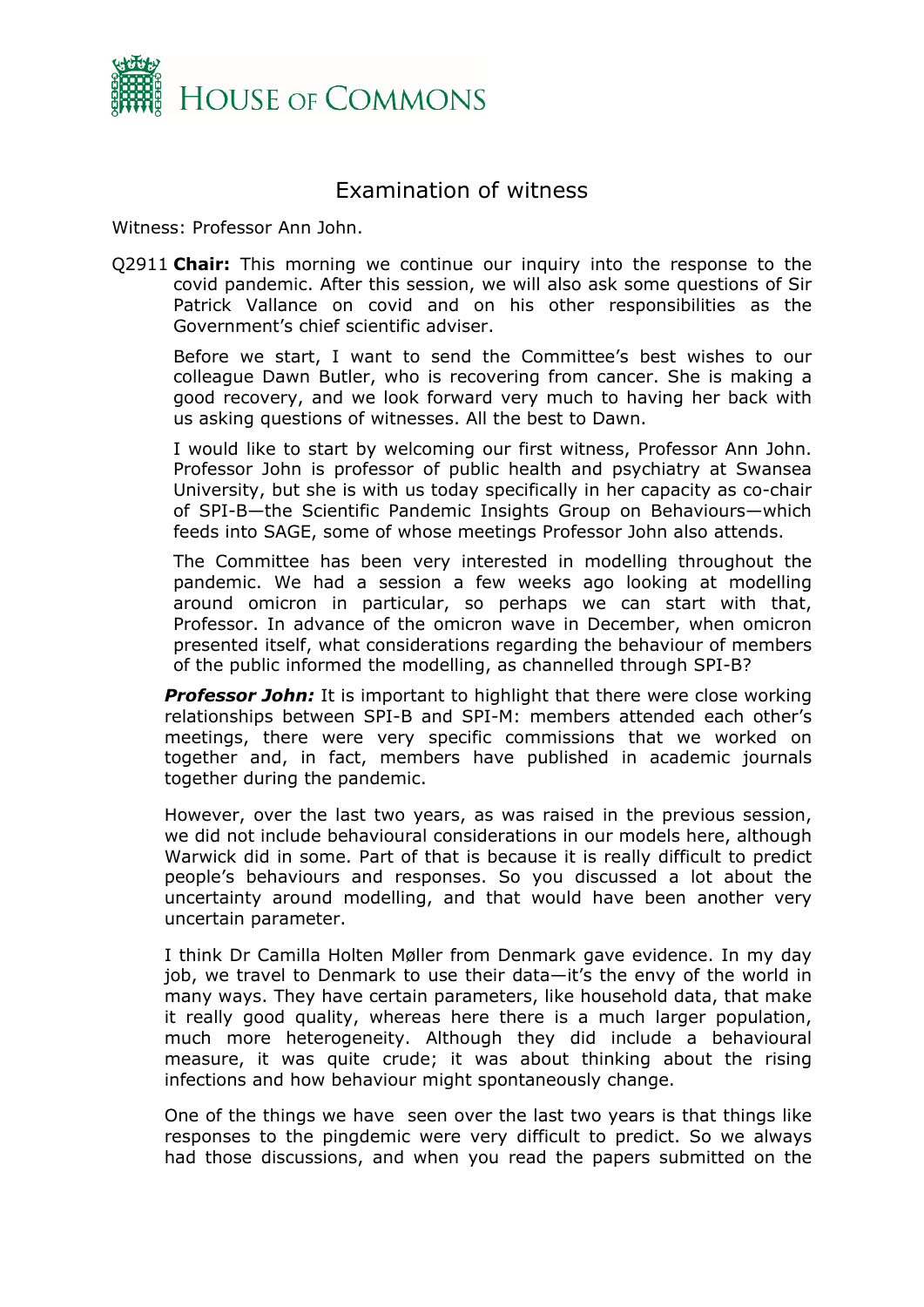

modelling, there was always a discussion of behaviour change and how it might impact on the findings presented to SAGE.

Q2912 **Chair:** So, broadly, because of the uncertainties, behavioural change was not included or not prominent in the UK model. It was in the Danish modelling, and you say that the assumptions that they made on behaviour were crude, but nevertheless those made the models more accurate—they were actually a pretty good predictor of what happened, which had important consequences for public policy.

In effect, public policy here was made on the basis of modelling that was completely awry with what happened in practice—all of the best and worst-case scenarios were departed from in practice. Modelling is about simplification. Do you as co-chair SPI-B, reflecting on what happened during that particular phase of the pandemic, think that we should introduce more dynamic behavioural change into models?

**Professor John:** When you look at the modelling for omicron between Denmark and here, there was not that much difference. There were differences in some of the parameters but as the modelling continued it was very similar. I think it is very difficult to look into future behaviours. Sometimes when we model we are looking at the past, and I think we can do that, but I think that adds more uncertainty. I have no doubt, however, that we will all be looking to see what are the lessons to be learned.

Q2913 **Chair:** In terms of the forecasts that were made by SAGE, the deaths were predicted in a range from best case to worst case as peaking at 600 to 6,000 deaths per day. Actually, the peak was 285. There was a huge difference. In the case of the Danish modelling, predictions and the results in practice were within the range, which is surely the purpose of the modelling. Is there no learning to be made from that? One cannot get everything right, but at least one can learn from things that we got wrong.

**Professor John:** My understanding is that the uncertainty around the models was recognised by the Government in Denmark as well, so mitigations were put in place in response to the modelling. That came across very strongly in the last session. The modelling is not equivalent to predictions; it is done to feed into SAGE to inform policy-making.

**Chair:** Let me go to my colleagues, starting with Graham Stringer and then Aaron Bell.

Q2914 **Graham Stringer:** Welcome to the Committee, Professor John. You were not just looking at behaviour, but trying to affect behaviour as well from SPI-B, weren't you?

**Professor John:** We were looking at the evidence base to inform public health decisions about reducing infection and ensuring that disproportionate and unintended impacts were not felt by different sectors of society.

Q2915 **Graham Stringer:** I think you were trying to do more than that, weren't you, you were trying to actually change behaviour? If I may read you a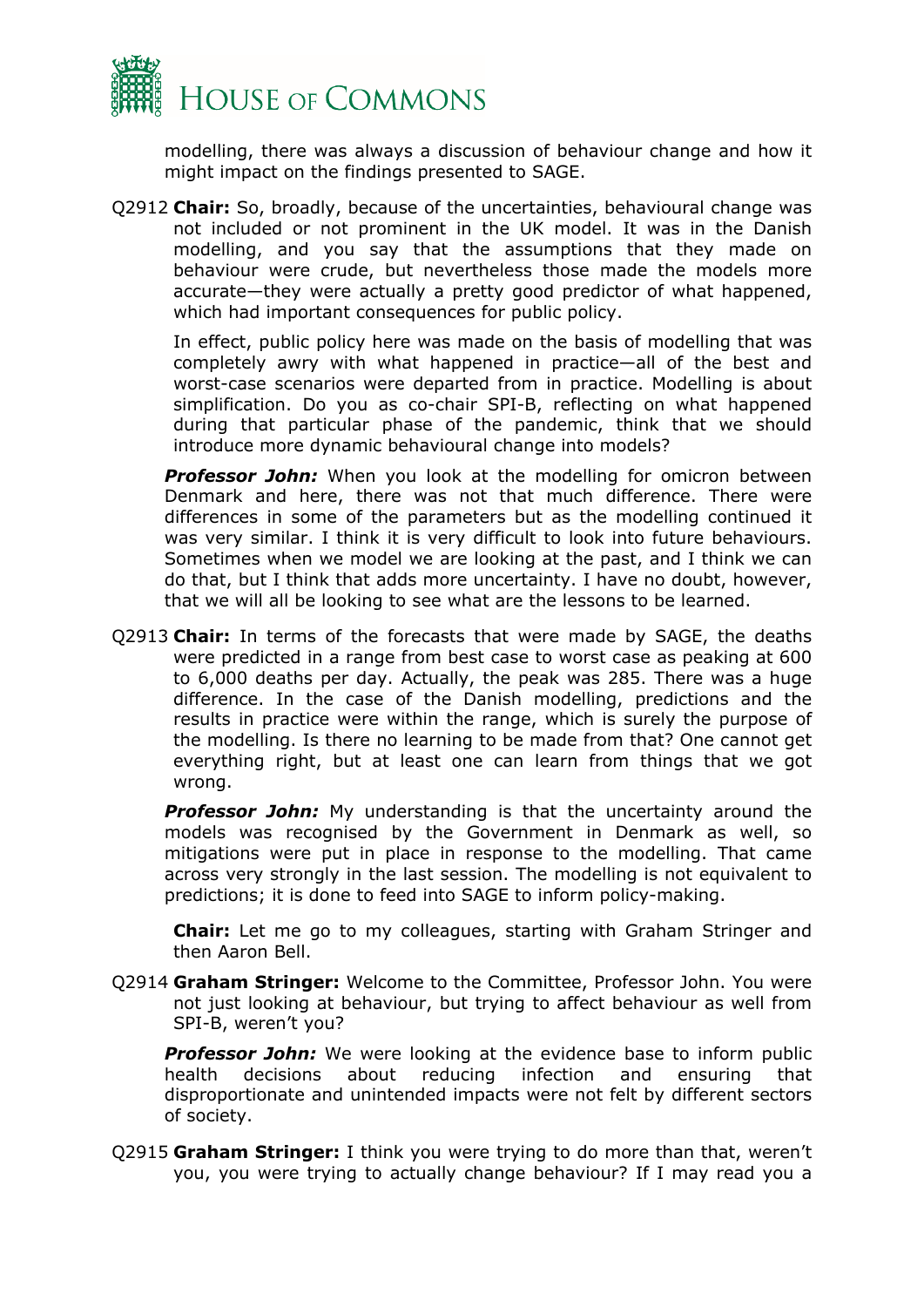

quote from your own minutes of 22 March 2020, you were recommending "the inflation of fear for all of the British people, irrespective of their individual risk levels of serious harm from the virus".<sup>1</sup> Another minute reads "The perceived level of personal threat needs to be increased among those who are complacent, using hard-hitting emotional messaging." That is trying to change behaviour, isn't it?

*Professor John:* I was not actually sitting on SPI-B then, so I went back and looked at those papers. Prior to lockdown, SPI-B was asked to present the evidence that currently existed about behaviour change during a pandemic, and they presented 11 options, one of which is the one to which you are referring. That is evidence-based.

In every paper since then where that sort of fear messaging is discussed, SPI-B advises against it, because it does not work. So it is much more about promoting positive messages about, "We're all in it together," and about what we call enabling behaviours. If you are in precarious employment and there is no financial support to self-isolate, it is very difficult to self-isolate, so the advice was much more about thinking about those sorts of issues.

I led on a paper about vaccination uptake in those with severe mental illness. We know that there are real barriers to uptake of healthcare in that group. So we looked at the evidence from around the world as to how we could improve uptake.

Q2916 **Graham Stringer:** There seems to me to be a connection between those minutes and some of the posters, which many people would have found frightening. Some of them were described as looking like demonic possession, with things coming out of people's mouths. There was all sorts of messaging about different areas of responsibility.

It seems to me that you were carrying out a psychological experiment on the entire British population. If you were doing a small psychological experiment in a university, you would have to go to the ethics committee; you would have to get consent for the people who were doing it. What sort of ethical framework was SPI-B operating with it?

**Professor John:** You are completely right. When we do research to generate new knowledge, we always have to get ethical approval. Now, in any work we do there are ethical implications; so, although I think many people think that the constituency of SPI-B is solely psychologists, actually there were also anthropologists, sociologists and ethicists on SPI-B.

However, although we present the advice, where policy decisions are made the Government have an advisory group on ethics. We would normally not, when we are pulling evidence together, apply for ethical approval. I think that having that consensus around the table, having ethicists there, meant that those implications were discussed, but it wouldn't be a situation where you would apply for ethical approval.

<sup>&</sup>lt;sup>1</sup> This quote is not directly from SAGE or SPI-B minutes or papers but is a third party's assessment of a [SPI-B](https://assets.publishing.service.gov.uk/government/uploads/system/uploads/attachment_data/file/887467/25-options-for-increasing-adherence-to-social-distancing-measures-22032020.pdf) [paper](https://assets.publishing.service.gov.uk/government/uploads/system/uploads/attachment_data/file/887467/25-options-for-increasing-adherence-to-social-distancing-measures-22032020.pdf) from 22 March 2020.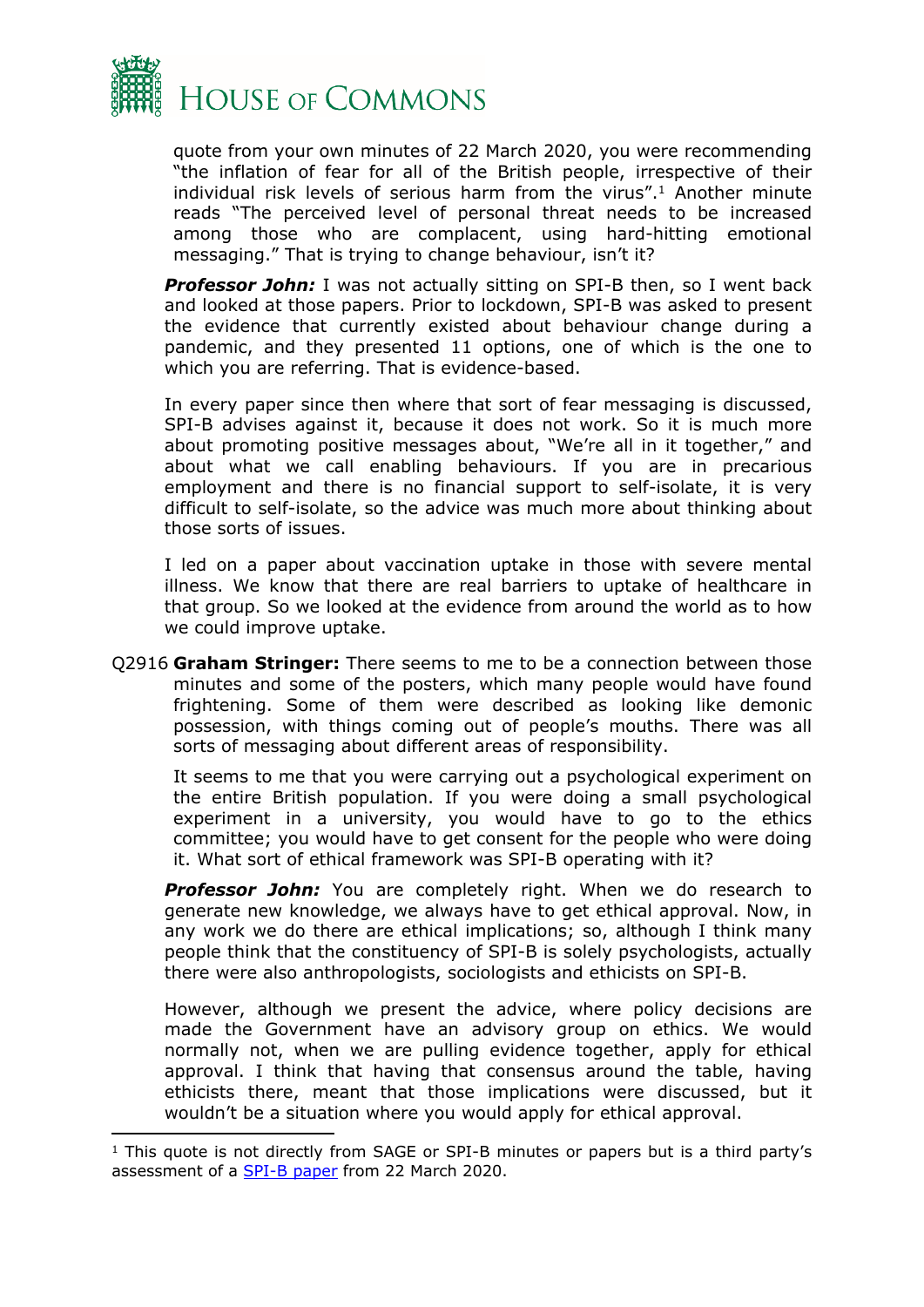

Q2917 **Graham Stringer:** Since the messaging was put out, some of which was quite frightening, and certainly some people found it quite frightening, the evidence base is that the level of anxiety amongst the population in general has gone up between two and three times. I am not saying that is all down to the messaging, but were those considerations taken into account when you were advising on upping the levels of fear?

*Professor John:* We never advised on upping the level of fear. I think it was presented as part of the evidence base in terms of the pandemic. Then after that, if you look at all our papers, we absolutely advised that fear does not work.

In terms of communication, we did provide underlying principles—that messages should be simple, that rationales should be explained, that consistency was important, highlighting the uncertainty. There were core principles. Fear was not one of them. We had no direct input into poster design. There is a YouGov poll—

Q2918 **Graham Stringer:** I am sorry; I don't like interrupting witnesses, but are you saying that there was no cause and effect between those minutes and the information, the propaganda, that was put out in this area—that there is no relationship between those two things at all?

*Professor John:* Those minutes were written prior to lockdown, in the context of presenting all the existing evidence. And I think we put out a paper on 3 April, where we categorically said that using fear-based messaging was not helpful. I think there are another nine papers at least where that is very clearly stated.

We have all lived through a pandemic. One of the difficulties is that there are lots of people who have experienced fear as they have not experienced it before in their lives. That is actually an appropriate response.

You talked about the increase in common mental disorders, and that is a consistent finding across the world—forgive me; this is very much my area. There was a very sharp decrease in mental health—I use that term, but I mean common mental health problems—following the first lockdown. The vast majority of the population did recover, but there were two groups: one whose mental health has stayed consistently poor and another for whom it has deteriorated. Within those groups are the people disproportionately affected by the pandemic. Those are people with preexisting mental and physical health problems, ethnic minorities and people from deprived communities.

One of the things that SPI-B has been consistently highlighting is the disproportionate impact and unintended consequences for those groups and how we can enable them to make choices.

Q2919 **Graham Stringer:** We are short of time; I just want to be clear on two of your answers. When asked about the ethical framework, you said that there were ethicists on SPI-B. Was that the only ethical framework? Is there anywhere I can go and read the policy or the ethical framework that you were working to, or was it just the internal discussions?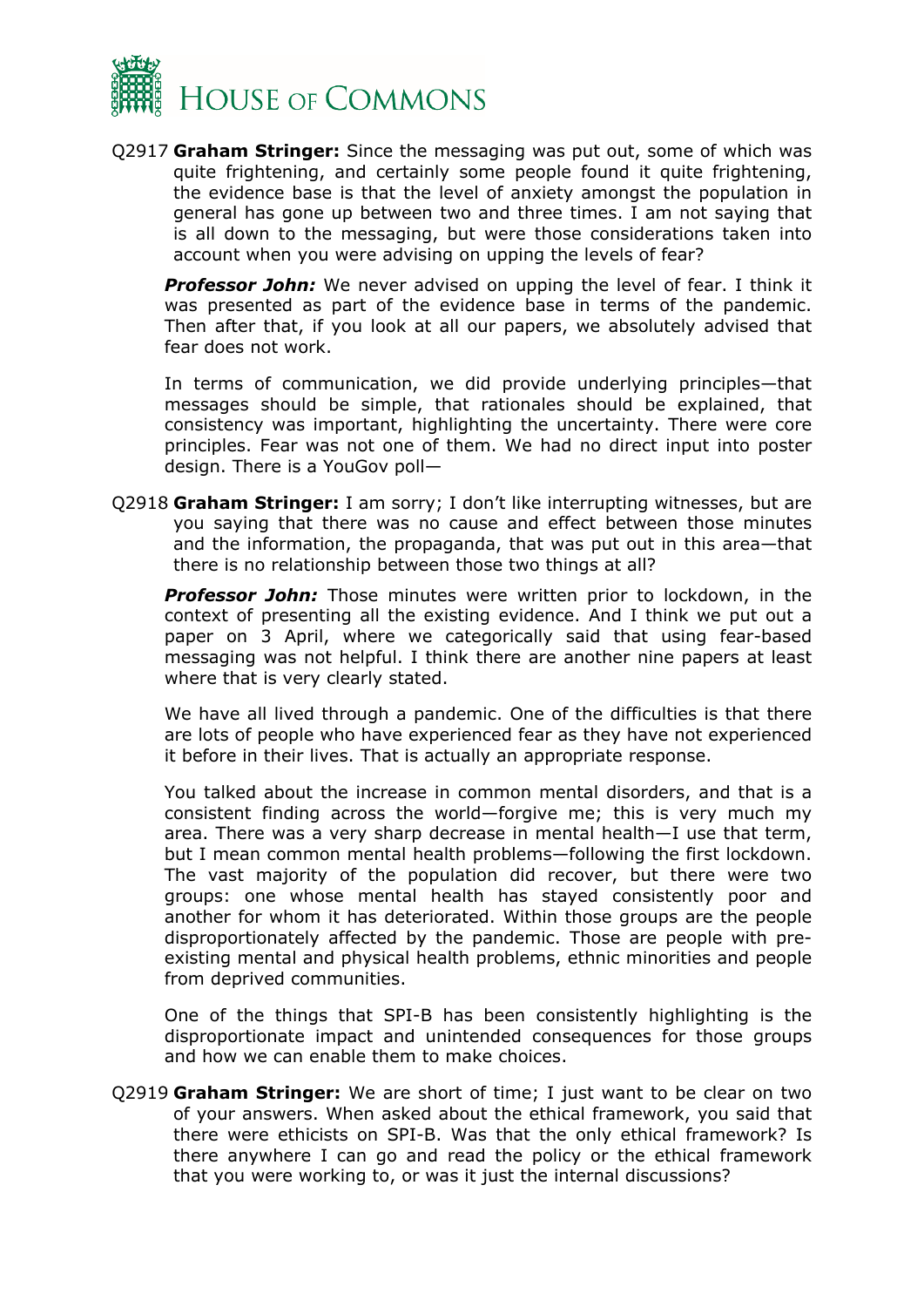

Secondly, to repeat the last question I asked, do you believe that there was cause and effect between those early SPI-B minutes and the propaganda and information that the Government put out?

**Professor John:** A complaint was made quite early on to the British Psychological Society about some of the psychologists and the ethical framework, and it was very clear that it did not believe that there was any foundation to that complaint. There is a moral and ethical advisory group to the Government, whose minutes it might be useful to look at.

In terms of impact—

Q2920 **Chair:** Just on that, Professor John—again, like Graham, I don't like to interrupt. But you mentioned a group. Do you know that that group met during the pandemic? You said that the minutes might be available.

**Professor John:** They advise Government, so I am unaware of whether they have. I know that they are there to advise Government.

Q2921 **Chair:** Did they have any input into the SPI-B group that you co-chair?

**Professor John:** No; we had ethicists sitting on the group. There are ethical implications to everything and it was very important to have them on the group, but you would not expect to apply for ethical permissions in the work that we were doing. The work that we were doing was very much about gathering the evidence: both the evidence that existed prior to the pandemic—general principles from around the world—and from the data that was emerging at the time.

**Chair:** It was just a specific thing as to whether that group met. We will pursue that inquiry with the Government—thank you.

Q2922 **Graham Stringer:** I was asking about the cause and effect between the minutes and the information that the Government put out.

*Professor John:* Yes, in those minutes, and in several other minutes and papers after that, we advised against using fear. On cause and effect, you would need to ask policy makers and Government about how they responded to the advice that we were giving. But I think that we were very clear in our advice that fear-based messaging is not helpful in these situations.

Q2923 **Aaron Bell:** Going back to the links between behavioural science and modelling, you said earlier that it was difficult to make predictions about how people's behaviour will change, but we had already been through the first wave and we saw that people started to change their behaviour even before restrictions were mandated. What lessons did SPI-B take from the first wave when giving advice on how to handle omicron?

*Professor John:* We always looked at what behaviour changes had happened in terms of where it was mandated, where it was recommended and where it happened spontaneously, and all three of those things did happen. The behaviour change that we saw in response to the pingdemic back in July was very different from the behaviour changes that we saw at the beginning of the pandemic. That is why it is so difficult to predict.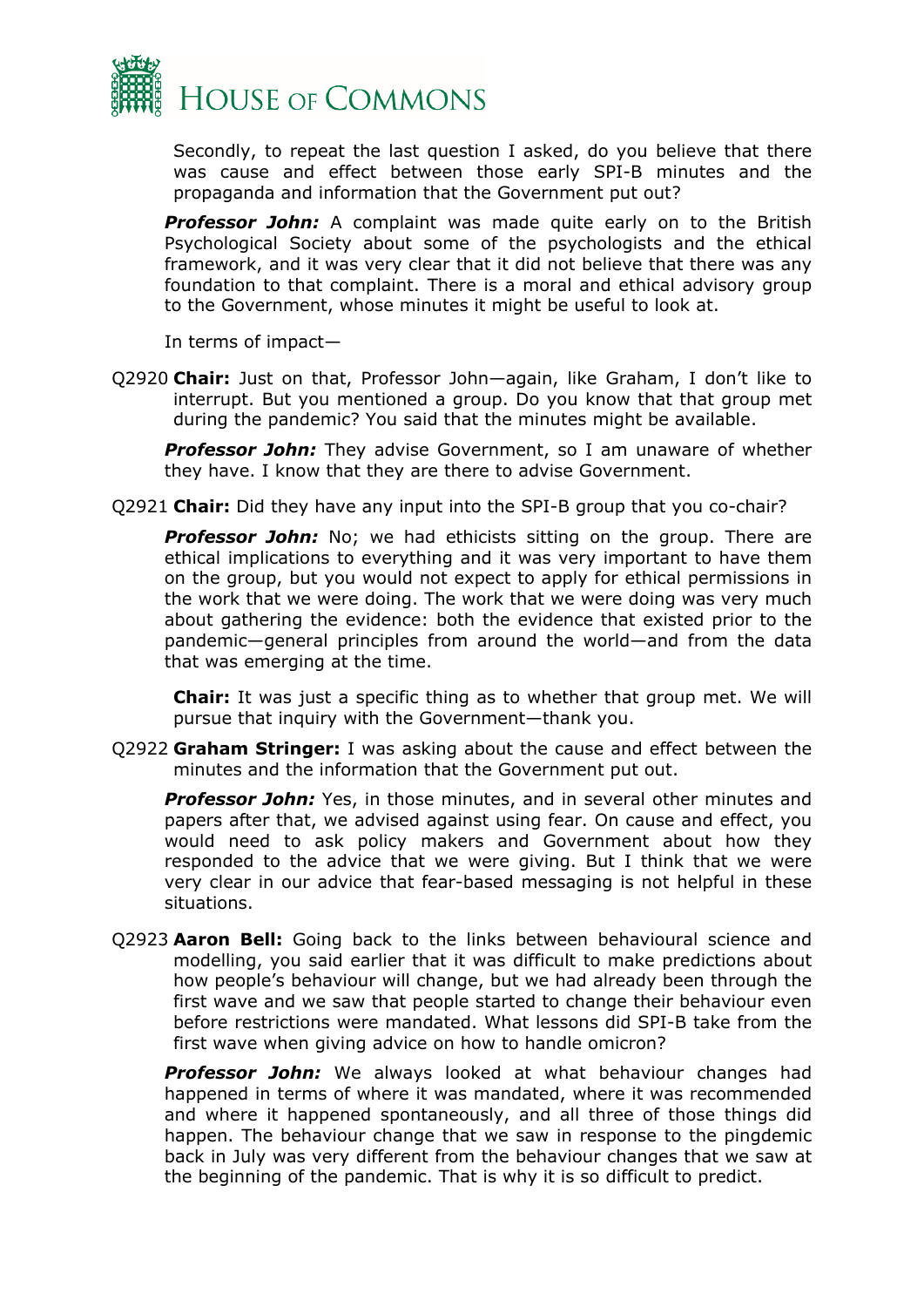

In similar ways, the responses at the moment to what is happening are very difficult to predict in terms of what has happened before. I don't think any of us saw what was going to happen with the pingdemic. Before Christmas, there were changes before there were any changes in recommendations or restrictions. I think you can learn, but you have to keep that level of uncertainty in your mind.

Q2924 **Aaron Bell:** We all realise there is a huge amount of uncertainty, and we heard from Professor Medley when he spoke to us that the modelling community did not think it was their job to tell Government what they actually thought was going to happen, but surely that is what Government needs to know, both from your group and from the modelling group. They need to have a central expectation of what is going to happen so that they can make sensible policy, but it seems that both SPI-M and SPI-B have thrown out a few scenarios and told the Government to make the best of it. It doesn't seem as though Government is getting a clear steer as to what the central expectation is. Is that a fair criticism?

**Professor John:** With the modelling, I think that Professor Medley was very clear on why you didn't point to a particular one: you would almost create a bias, wouldn't you? I think that the way he presented the modelling was entirely appropriate. In SPI-B, when we were talking about things like, "If we don't provide financial support for people who are in precarious employment to self-isolate, they won't do it," we often put what we called levels of confidence—high, medium or low—around those statements, based on what the pre-existing evidence was, so there was some direction there.

Q2925 **Aaron Bell:** I'm sorry to interrupt, but we don't have much time. Surely the biggest driver of people's behaviour is what they can see in the case numbers and what they can see from their family catching covid, from other clusters and from children and teachers being off school. Isn't that the most important thing to model, rather than the potential impact of individual policy choices? The most important thing for the really big decisions about lockdown and the state of alert that you put the NHS at is, simply: how people are going to react so that we know where a peak is going to come?

It seems that, again, both SPI-B and SPI-M were not giving Government a clear steer as to how big the peak should be. It was at very wide confidence intervals and they were also simultaneously saying, "By the way, this isn't even a central scenario; it's just a scenario."

*Professor John:* Although it feels like common sense to think that, where you've got rising infections or where there is mandated behaviour, people's behaviour follows those things—and sometimes they did but sometimes they didn't. The pingdemic was really effective in terms of changing people's behaviours and the way they mixed.

We are seeing much less of a response at the moment to rising levels of infection and hospitalisations. We had to reflect that level of uncertainty. People's behaviours, and the things that impact them, are very complex.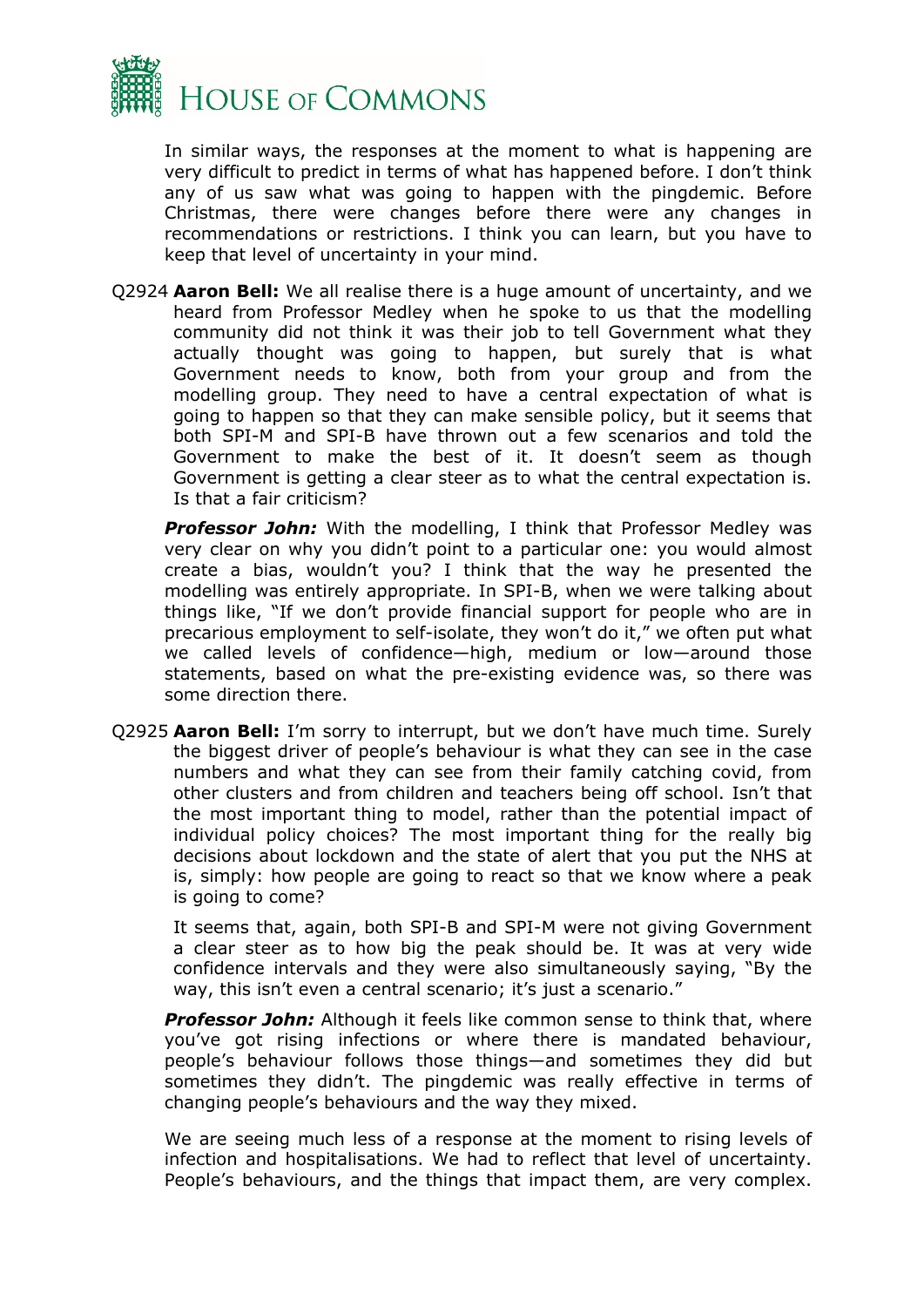

Across a heterogeneous society, you will see different impacts and responses across the board. That is why we use those measures of high, low and medium. The aspect of the modelling that was occurring meant that it was entirely appropriate to feed the different models into SAGE.

Q2926 **Aaron Bell:** Would it be appropriate to include anticipated behavioural change in response to the threat of any future waves or future pandemics, rather than what we have been doing so far with covid?

*Professor John:* I think that for the scientific community and policy makers, there will be a lot to learn from what has happened over the last two years. There is absolutely no doubt, as the great modellers in this country, including Professor Medley, go back and look at what they have done, there will be lessons to learn for the next pandemic.

It will be the same for us. In the evidence that we were looking at, there was current evidence based on surveys, but a lot of the more high-quality evidence was from much smaller events, or events that were very much in the historical past. So, I think there will be lots to learn, which we will take forward both into thinking about behaviour change, but also in the models that we produce.

Q2927 **Rebecca Long Bailey:** Thank you for coming today, Professor John. What lessons can be learned from the different international approaches to the incorporation of behavioural science into epidemiological modelling over the course of the pandemic?

**Professor John:** Throughout, in the advice that we were given, and in our discussions with people from SPI-M, we were always looking at what was going on in the rest of the world. We produced a paper about plan B in October, looking at things that were happening in over 30 countries in terms of behaviour change. Absolutely, I know that we and SPI-M colleagues were looking at other models that were being published, but in actual fact, other than small differences, many of the models were based on the same parameters.

Q2928 **Rebecca Long Bailey:** Are there any particular countries that fared better than others and on which we based our modelling here in the UK?

*Professor John:* We based our modelling—as far as I am aware, because I was not sat on SPI-M—on models that were used to model infectious diseases previously. I believe that Professor Holten Møller said that the models were very similar—the principles of the models were very similar.

Q2929 **Rebecca Long Bailey:** In our recent evidence session, Dr Raghib Ali recommended that, to maintain public trust going forward, scientists be open about mistakes that they made over the course of the pandemic. Are there any elements of the advice given by SPI-B or SAGE particularly around December time, with the Omicron variant—that you would now say are incorrect or slight off-course?

**Professor John:** I would absolutely agree that part of being a scientist is looking back and consistently learning. What I would say, though, is that when I look back at those papers, the level of uncertainty around them is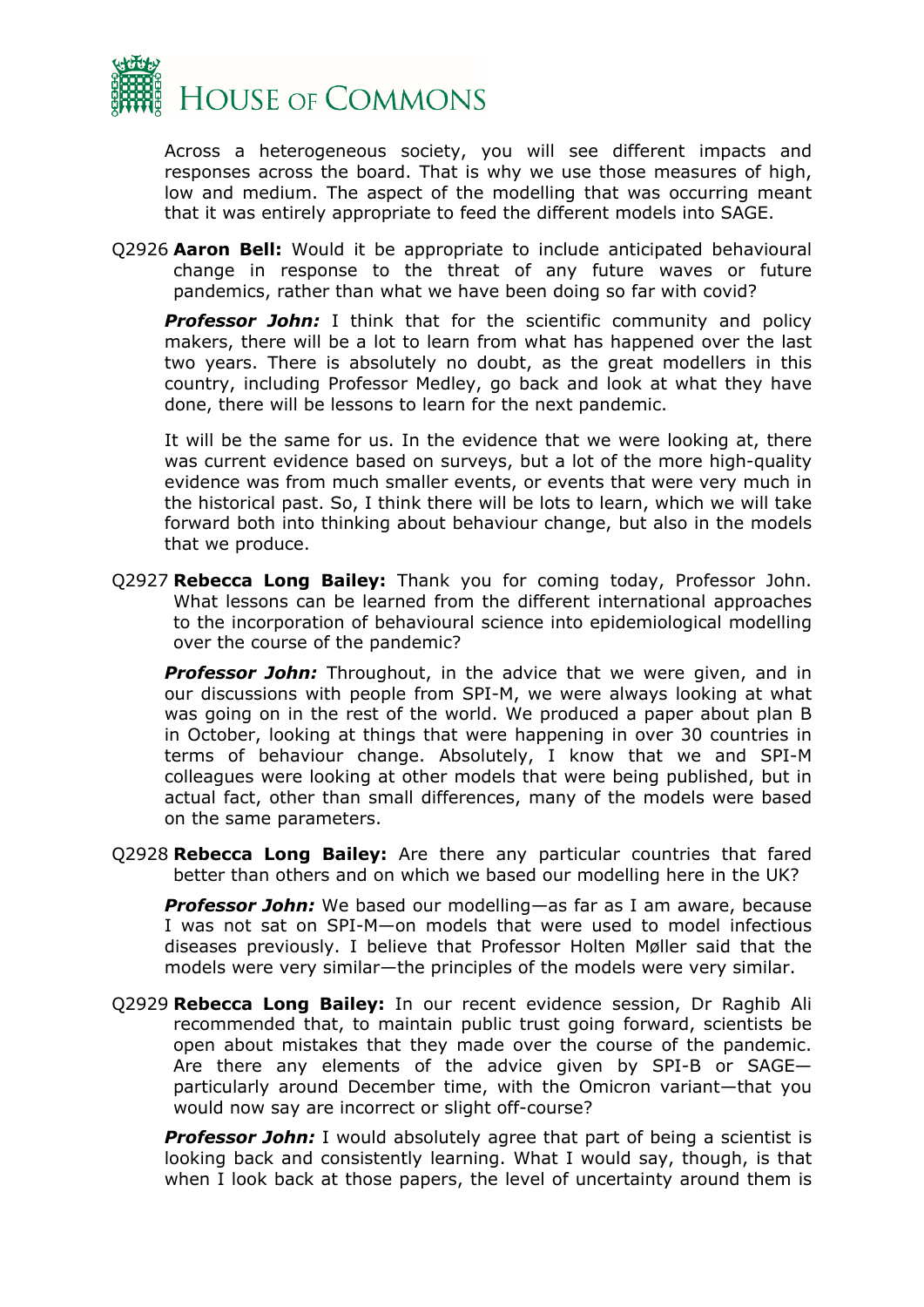

actually written very clearly. I think that sometimes, the ways in which it is picked up and communicated, or the things that we pick up from what we read, are different.

I am not sure that the modellers in particular—because I think it is that range that people struggled with—could have presented anything other than what they presented, because in all the papers that I have seem, they are very clear about how behaviour change could impact what they were presenting. They are very clear that those are not predictions; it is information to feed into SAGE consensus discussions, so I think we need to go and look back, because you would not be asking these questions, but I am not sure how they could do it differently.

Q2930 **Rebecca Long Bailey:** Are there any lessons that have been used by SPI-B so far that can be used to strengthen behavioural advice for any variants of concern or mutations that arise in the future?

*Professor John:* I genuinely think that one of the biggest contributions of SPI-B was that, for those in our society who might experience things quite differently—that might be people from deprived communities, people in precarious employment, people with severe mental illness, or young people—we absolutely championed having community champions, codesigning and co-producing with different communities what the messaging should be for that community.

Those are things that we should take forward, because in terms of behaviour, it is easy to think that one plus one equals two, and it really does not. There are lots of different things about people's psychology and the environment they are in that makes choices not very clear, and we all know that—we have seen it with smoking and with obesity. It is really important to draw on all that evidence, and highlight the differences and what we can do to enable those choices.

**Rebecca Long Bailey:** Thank you very much.

Q2931 **Chair:** Thank you very much indeed, Rebecca, and thank you, Professor John, for coming. One final question from me: we have been talking about SPI-B, which is the scientific insights group on behaviour. Perhaps harking back to Graham's question, is the remit of SPI-B to advise SAGE, and thereby indirectly the Government, on how people will behave, or is it to advise on how we can make people behave in a certain way? Is that a clear part of the remit?

*Professor John:* A clear part of the remit is to look at previous evidence, and then we looked at existing polling data and surveys to look around the boundaries of what people's responses might be.

Q2932 **Chair:** What they might be—so it is trying to understand from what we know how people are likely to behave. That is the purpose.

**Professor John:** And thinking about, if we know the measure of social distancing or any of the protective behaviours, how we enable people to make those choices for themselves. That is SPI-B's remit.